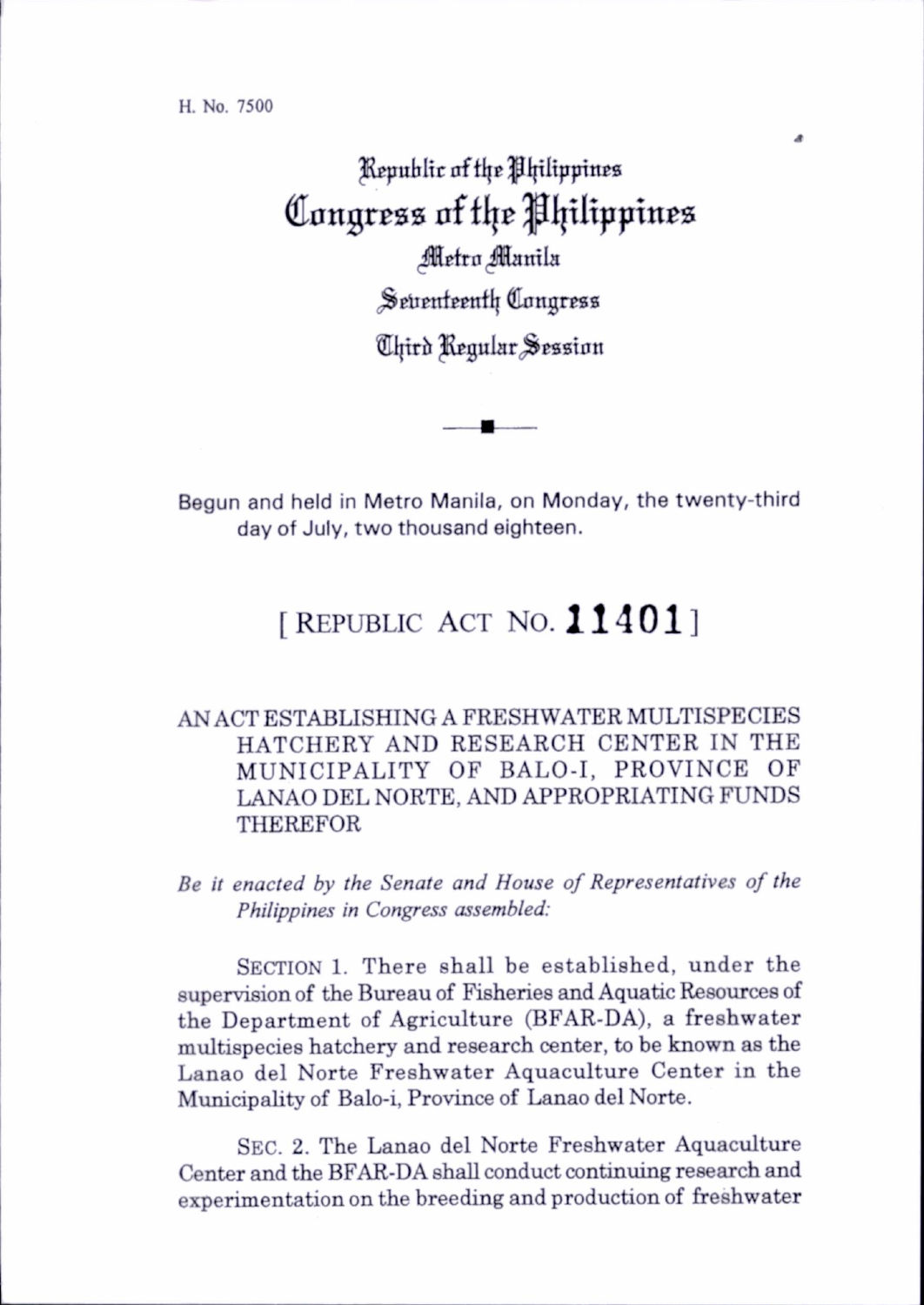species, especially as they apply to local conditions, to discover new methods and technology that shall benefit the freshwater aquaculture industry.

SEC. 3. There shall be established a Local Advisory Council that shall provide policy direction for the Center and facihtate the exchange of information among the Center and the stakeholders. The Council shall be composed of the BFAR Director for Region 10 as Chairperson, the Governor of the Province of Lanao del Norte as Cochairperson, the President of the Municipal Mayors League of Lanao del Norte, the Mayor of the Municipality of Balo-i, and three (3) representatives from the local fisheries sector to be appointed by the Governor as members.

Sec. 4. The Center shall disperse fry and fingerlings in public bodies of water in such intervals as may be recommended by the Local Advisory Council. It may also sell such fry and fingerlings to individual or organized fish farmers at prevailing market prices.

SEC. 5. The BFAR-DA shall transfer the management of the Center to the local government of the Municipahty of Balo-i within two (2) years after its establishment through a memorandum of agreement. The BFAR-DA shall implement a training and phasing-in program for local government personnel on the management and operation of the Center.

Sec. 6. The Secretary of Agriculture shall include in the Department's programs the establishment of the Lanao del Norte Freshwater Aquaculture Center in the Municipality of Balo-i, Province of Lanao del Norte, the funding of which shaU be included in the annual General Appropriations Act. The local government of the Municipahty of Balo-i shall set aside funds from any available local revenue in an amount deemed appropriate for the operationahzation of the Center.

Sec. 7. Within sixty (60) days from the approval of this Act, the Secretary of Agriculture shall issue the rules and regulations on the breeding, propagation, and distribution of tries and fingerlings, the supervision, monitoring, and the eventual